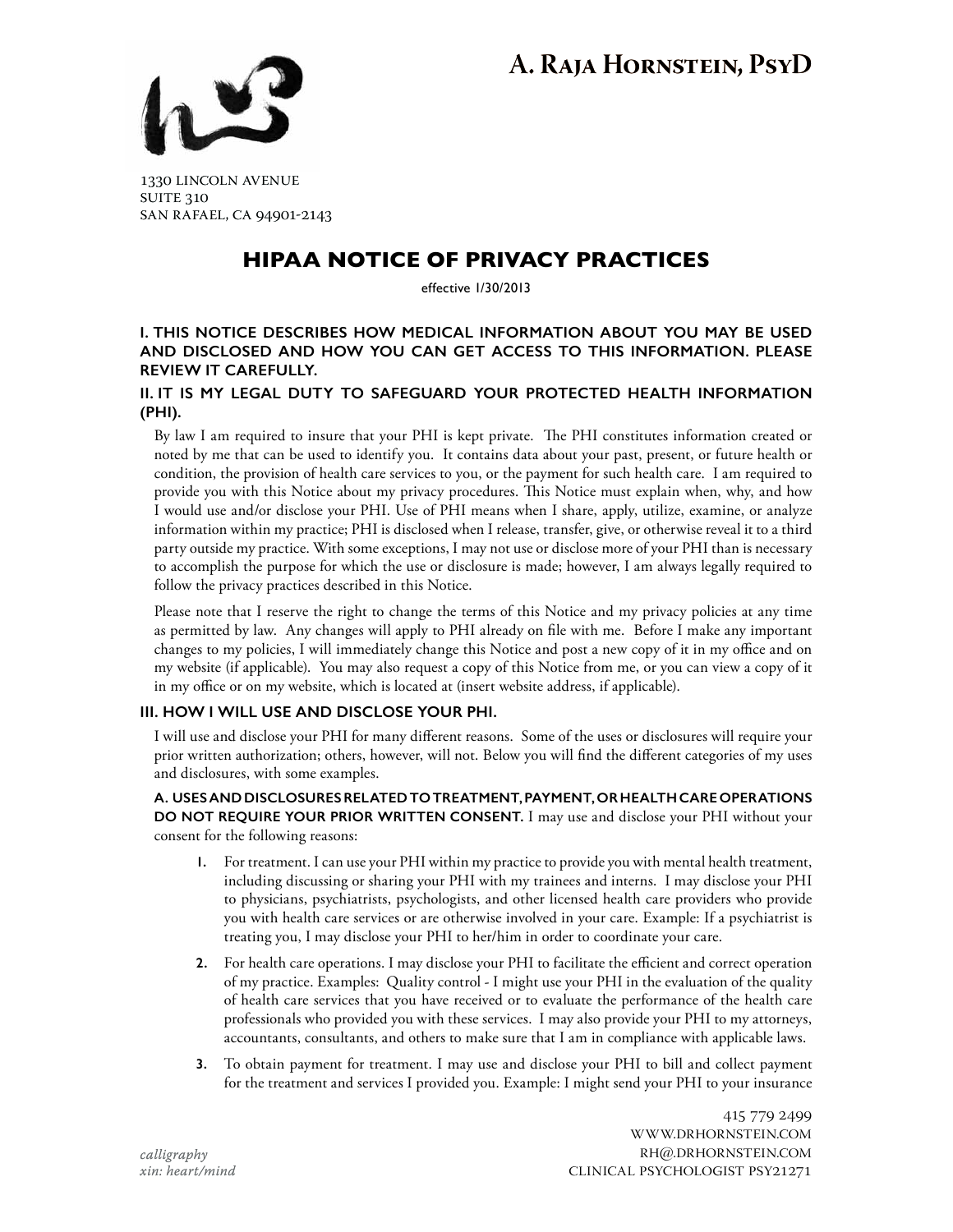company or health plan in order to get payment for the health care services that I have provided to you. I could also provide your PHI to business associates, such as billing companies, claims processing companies, and others that process health care claims for my office.

**4.** Other disclosures. Examples: Your consent isn't required if you need emergency treatment provided that I attempt to get your consent after treatment is rendered. In the event that I try to get your consent but you are unable to communicate with me (for example, if you are unconscious or in severe pain) but I think that you would consent to such treatment if you could, I may disclose your PHI.

**B. Certain Other Uses and Disclosures Do Not Require Your Consent.** Most uses and disclosures of psychotherapy notes, marketing disclosures and sale of PHI do require prior authorization by you. I may use and/or disclose your PHI without your consent or authorization for the following reasons:

- **•**  When disclosure is required by federal, state, or local law; judicial, board, or administrative proceedings; or, law enforcement. Example: I may make a disclosure to the appropriate officials when a law requires me to report information to government agencies, law enforcement personnel and/or in an administrative proceeding.
- If disclosure is compelled by a party to a proceeding before a court of an administrative agency pursuant to its lawful authority.
- **•**  If disclosure is required by a search warrant lawfully issued to a governmental law enforcement agency.
- **•**  If disclosure is compelled by the patient or the patient's representative pursuant to California Health and Safety Codes or to corresponding federal statutes of regulations, such as the Privacy Rule that requires this Notice.
- **•**  To avoid harm. I may provide PHI to law enforcement personnel or persons able to prevent or mitigate a serious threat to the health or safety of a person or the public (i.e., adverse reaction to meds).
- **•**  If disclosure is compelled or permitted by the fact that you are in such mental or emotional condition as to be dangerous to yourself or the person or property of others, and if I determine that disclosure is necessary to prevent the threatened danger.
- **•**  If disclosure is mandated by the California Child Abuse and Neglect Reporting law. For example, if I have a reasonable suspicion of child abuse or neglect.
- **•**  If disclosure is mandated by the California Elder/Dependent Adult Abuse Reporting law. For example, if I have a reasonable suspicion of elder abuse or dependent adult abuse.
- **•**  If disclosure is compelled or permitted by the fact that you tell me of a serious/imminent threat of physical violence by you against a reasonably identifiable victim or victims.
- **•**  For public health activities. Example: In the event of your death, if a disclosure is permitted or compelled, I may need to give the county coroner information about you.
- **•**  For health oversight activities. Example: I may be required to provide information to assist the government in the course of an investigation or inspection of a health care organization or provider.
- **•**  For specific government functions. Examples: I may disclose PHI of military personnel and veterans under certain circumstances. Also, I may disclose PHI in the interests of national security, such as protecting the President of the United States or assisting with intelligence operations.
- **•**  For research purposes. In certain circumstances, I may provide PHI in order to conduct medical research.
- **•**  For Workers' Compensation purposes. I may provide PHI in order to comply with Workers' Compensation laws.
- **•**  Appointment reminders and health related benefits or services. Examples: I may use PHI to provide appointment reminders. I may use PHI to give you information about alternative treatment options, or other health care services or benefits I offer.
- **•**  If an arbitrator or arbitration panel compels disclosure, when arbitration is lawfully requested by either party, pursuant to subpoena duces tectum (e.g., a subpoena for mental health records) or any other provision authorizing disclosure in a proceeding before an arbitrator or arbitration panel.
- **•**  If disclosure is required or permitted to a health oversight agency for oversight activities authorized by law. Example: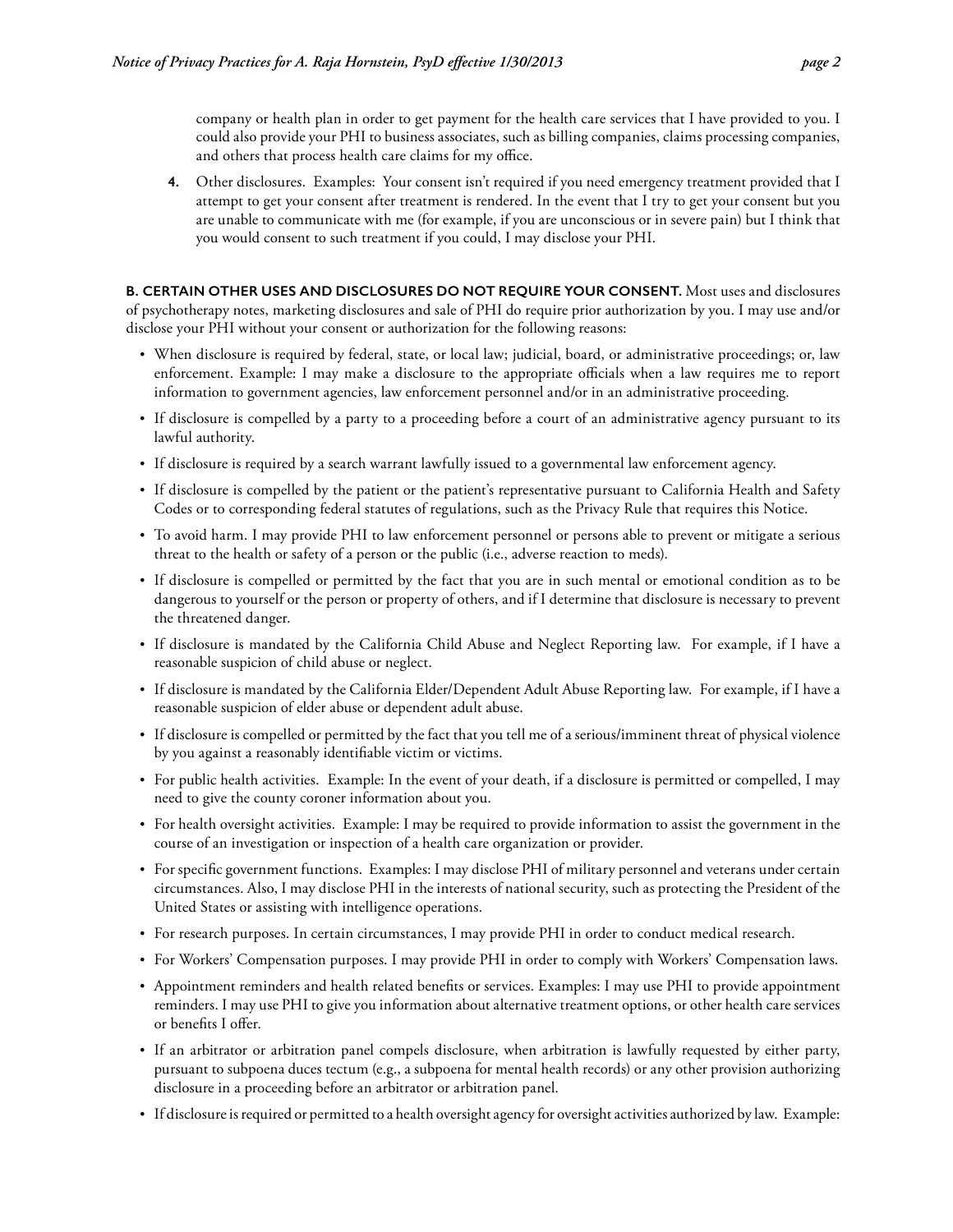When compelled by U.S. Secretary of Health and Human Services to investigate or assess my compliance with HIPAA regulations.

• If disclosure is otherwise specifically required by law.

#### **C. Certain Uses and Disclosures Require You to Have the Opportunity to Object.**

**1.** Disclosures to family, friends, or others. I may provide your PHI to a family member, friend, or other individual who you indicate is involved in your care or responsible for the payment for your health care, unless you object in whole or in part. Retroactive consent may be obtained in emergency situations.

**D. Other Uses and Disclosures Require Your Prior Written Authorization.** In any other situation not described in Sections IIIA, IIIB, and IIIC above, I will request your written authorization before using or disclosing any of your PHI. Even if you have signed an authorization to disclose your PHI, you may later revoke that authorization, in writing, to stop any future uses and disclosures (assuming that I haven't taken any action subsequent to the original authorization) of your PHI by me.

#### **IV. What rights you have regarding your phi**

These are your rights with respect to your PHI:

**A. The Right to See and Get Copies of Your PHI.** In general, you have the right to see your PHI that is in my possession, or to get copies of it; however, you must request it in writing. If I do not have your PHI, but I know who does, I will advise you how you can get it. You will receive a response from me within 30 days of my receiving your written request. Under certain circumstances, I may feel I must deny your request, but if I do, I will give you, in writing, the reasons for the denial. I will also explain your right to have my denial reviewed.

If you ask for copies of your PHI, I will charge you not more than \$.25 per page. I may see fit to provide you with a summary or explanation of the PHI, but only if you agree to it, as well as to the cost, in advance.

**B. The Right to Request Limits on Uses and Disclosures of Your PHI.** You have the right to ask that I limit how I use and disclose your PHI. While I will consider your request, I am not legally bound to agree. If I do agree to your request, I will put those limits in writing and abide by them except in emergency situations. You do not have the right to limit the uses and disclosures that I am legally required or permitted to make.

**C. The Right to Choose How I Send Your PHI to You.** It is your right to ask that your PHI be sent to you at an alternate address (for example, sending information to your work address rather than your home address) or by an alternate method (for example, via email instead of by regular mail). I am obliged to agree to your request providing that I can give you the PHI, in the format you requested, without undue inconvenience. I may not require an explanation from you as to the basis of your request as a condition of providing communications on a confidential basis.

**D. The Right to Get a List of the Disclosures I Have Made.** You are entitled to a list of disclosures of your PHI that I have made. The list will not include uses or disclosures to which you have already consented, i.e., those for treatment, payment, or health care operations, sent directly to you, or to your family; neither will the list include disclosures made for national security purposes, to corrections or law enforcement personnel, or disclosures made before April 15, 2003. After April 15, 2003, disclosure records will be held for six years.

I will respond to your request for an accounting of disclosures within 60 days of receiving your request. The list I give you will include disclosures made in the previous six years unless you indicate a shorter period. The list will include the date of the disclosure, to whom PHI was disclosed (including their address, if known), a description of the information disclosed, and the reason for the disclosure. I will provide the list to you at no cost, unless you make more than one request in the same year, in which case I will charge you a reasonable sum based on a set fee for each additional request.

**E. THE RIGHT TO AMEND YOUR PHI.** If you believe that there is some error in your PHI or that important information has been omitted, it is your right to request that I correct the existing information or add the missing information. Your request and the reason for the request must be made in writing. You will receive a response within 60 days of my receipt of your request. I may deny your request, in writing, if I find that: the PHI is (a) correct and complete, (b) forbidden to be disclosed, (c) not part of my records, or (d) written by someone other than me. My denial must be in writing and must state the reasons for the denial. It must also explain your right to file a written statement objecting to the denial. If you do not file a written objection, you still have the right to ask that your request and my denial be attached to any future disclosures of your PHI. If I approve your request, I will make the change(s) to your PHI. Additionally, I will tell you that the changes have been made, and I will advise all others who need to know about